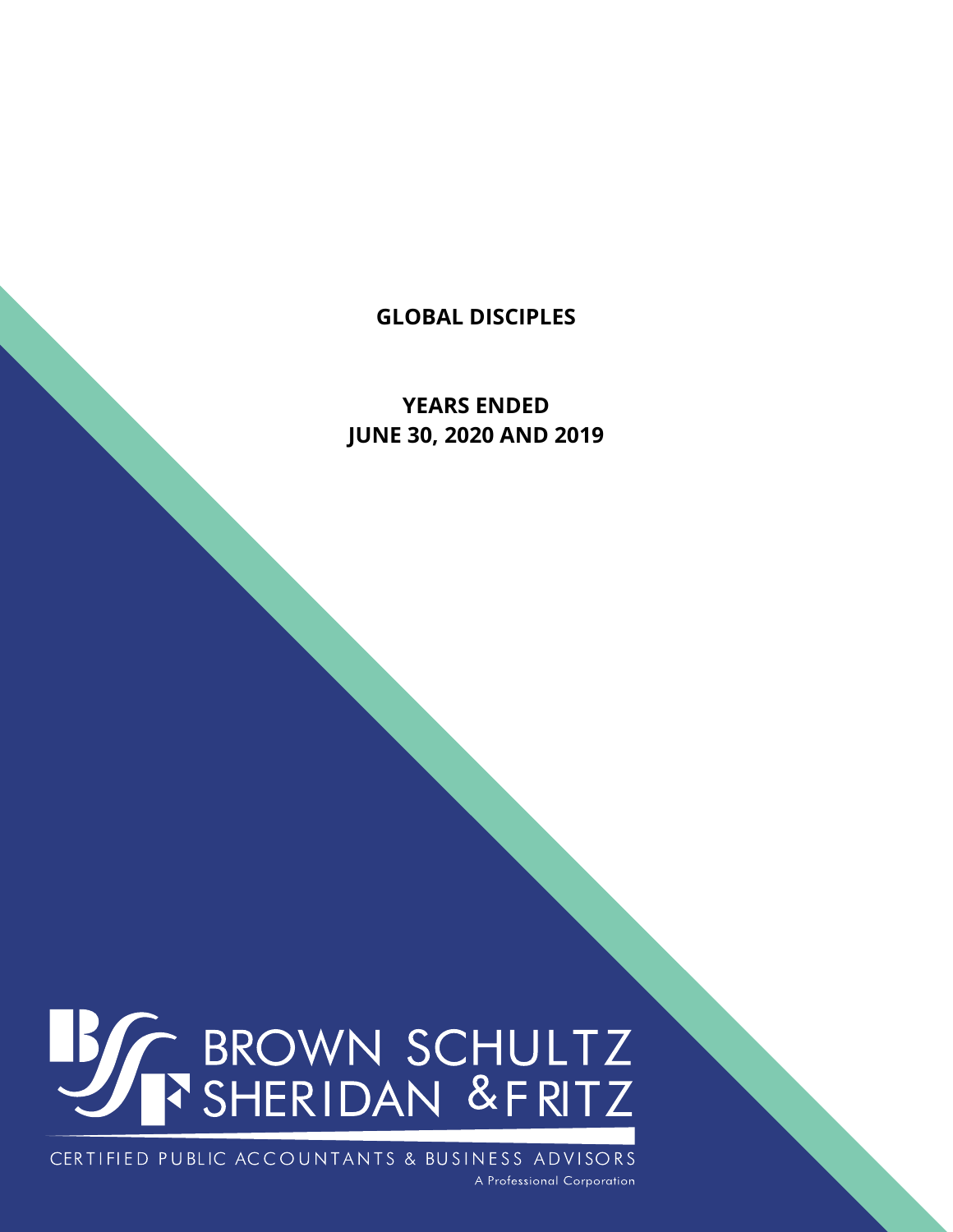# YEARS ENDED JUNE 30, 2020 AND 2019

## TABLE OF CONTENTS

|                                   | Page    |
|-----------------------------------|---------|
| Independent auditor's report      | $1 - 2$ |
| <b>Financial statements:</b>      |         |
| Statements of financial position  | $3-4$   |
| Statements of activities          | $5-6$   |
| Statements of functional expenses | $7 - 8$ |
| Statements of cash flows          | 9       |
| Notes to financial statements     | $10-19$ |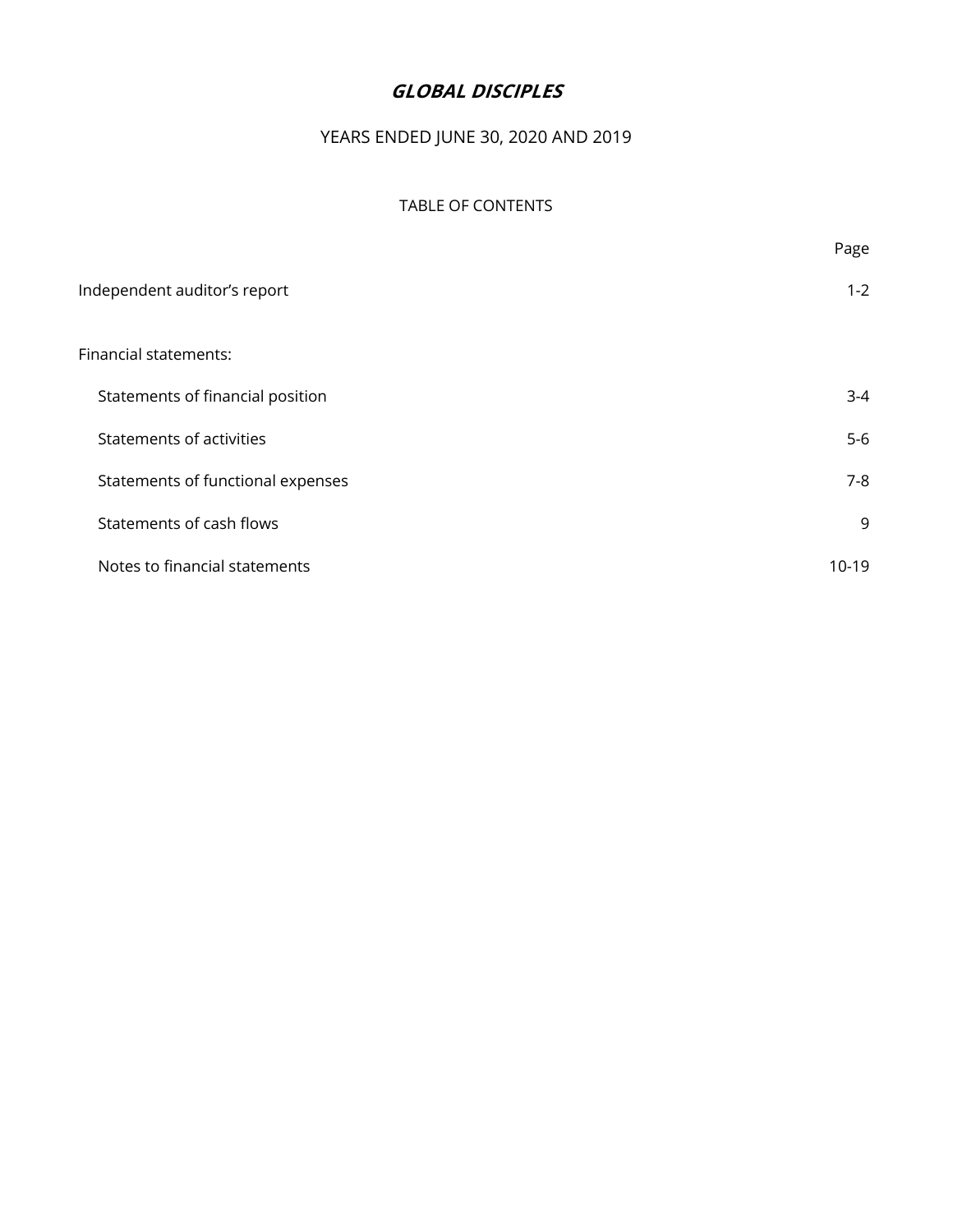

A Professional Corporation

Independent Auditor's Report

Board of Directors Global Disciples Lancaster, Pennsylvania

#### **Report on the Financial Statements**

We have audited the accompanying financial statements of Global Disciples (a nonprofit Organization), which comprise the statements of financial position as of June 30, 2020 and 2019, and the related statements of activities, functional expenses and cash flows for the years then ended and the related notes to the financial statements.

#### **Management's Responsibility for the Financial Statements**

Management is responsible for the preparation and fair presentation of these financial statements in accordance with accounting principles generally accepted in the United States of America; this includes the design, implementation and maintenance of internal control relevant to the preparation and fair presentation of financial statements that are free from material misstatement whether due to fraud or error.

#### **Auditor's Responsibility**

Our responsibility is to express an opinion on these financial statements based on our audits. We conducted our audits in accordance with auditing standards generally accepted in the United States of America. Those standards require that we plan and perform the audit to obtain reasonable assurance about whether the financial statements are free from material misstatement.

An audit involves performing procedures to obtain audit evidence about the amounts and disclosures in the financial statements. The procedures selected depend on the auditor's judgment, including the assessment of the risks of material misstatement of the financial statements, whether due to fraud or error. In making those risk assessments, the auditor considers internal control relevant to the Organization's preparation and fair presentation of the financial statements in order to design audit procedures that are appropriate in the circumstances, but not for the purpose of expressing an opinion on the effectiveness of the Organization's internal control. Accordingly, we express no such opinion. An audit also includes evaluating the appropriateness of accounting policies used and the reasonableness of significant accounting estimates made by management, as well as evaluating the overall presentation of the financial statements.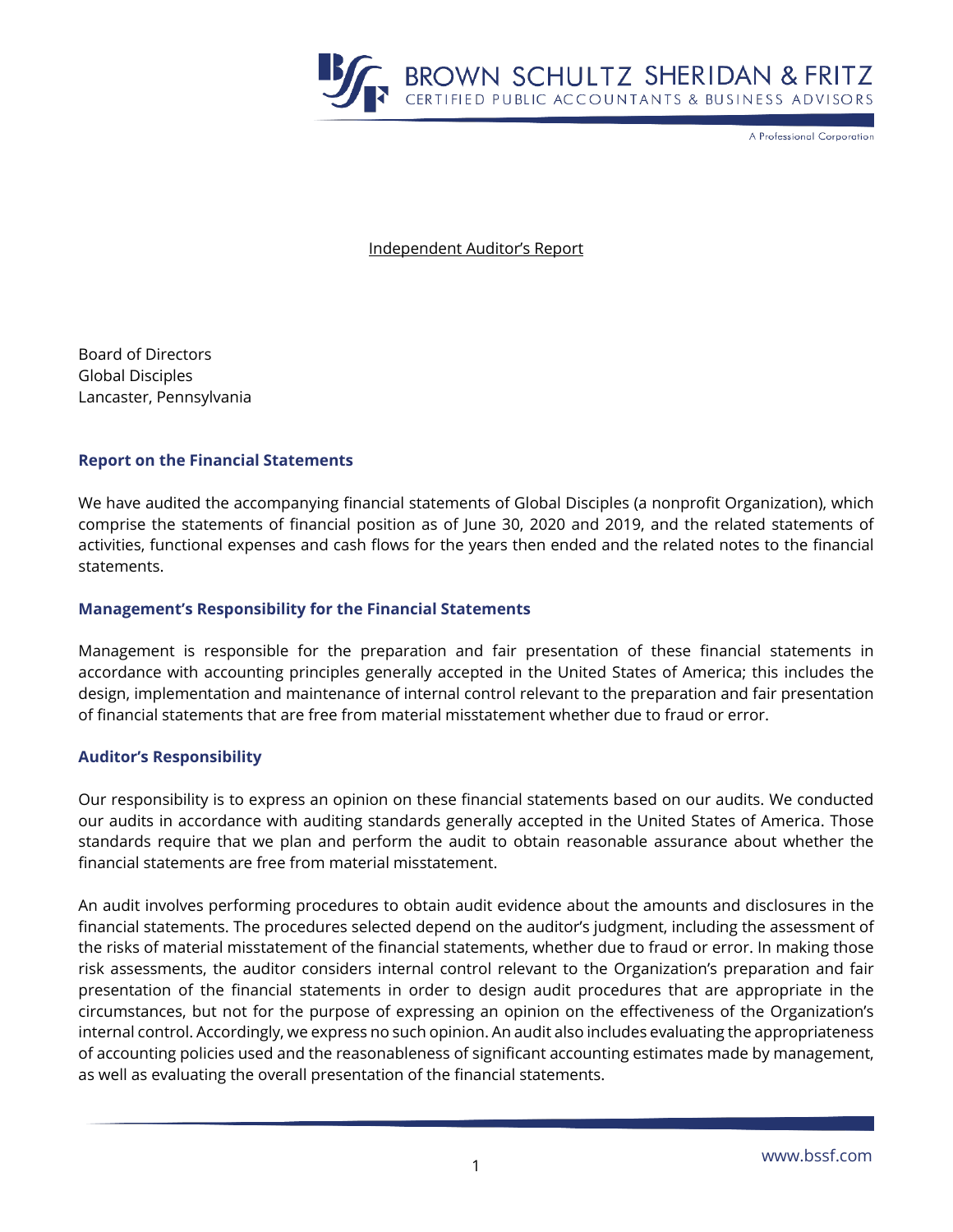We believe that the audit evidence we have obtained is sufficient and appropriate to provide a basis for our audit opinion.

#### **Opinion**

In our opinion, the financial statements referred to above present fairly, in all material respects, the financial position of the Organization as of June 30, 2020 and 2019, and the changes in its net assets and its cash flows for the years then ended in accordance with accounting principles generally accepted in the United States of America.

Brown Schultz Skidan's Fitz

Lancaster, Pennsylvania January 21, 2021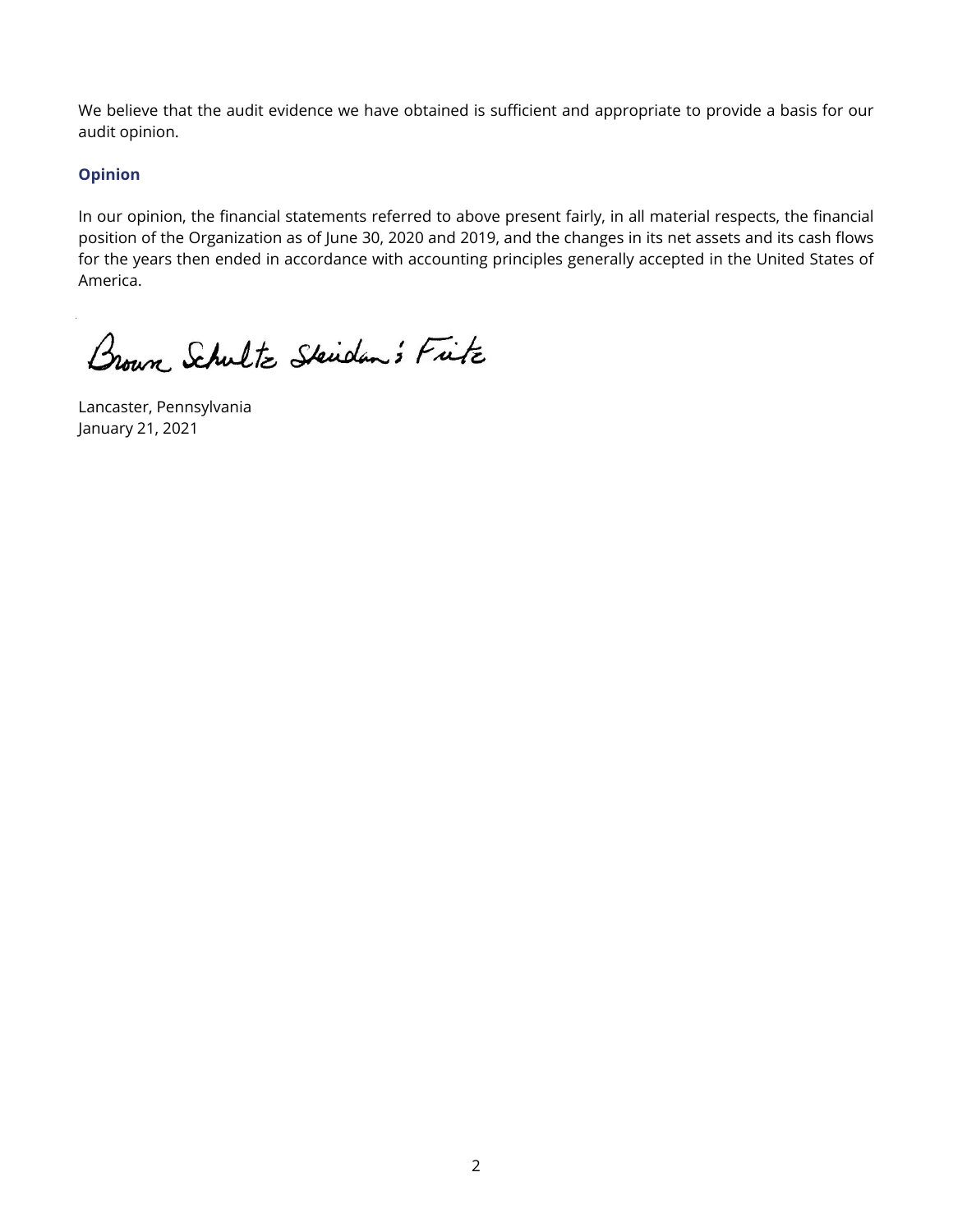# STATEMENTS OF FINANCIAL POSITION JUNE 30, 2020 AND 2019

#### ASSETS

|                                                                               | 2020            | 2019                     |
|-------------------------------------------------------------------------------|-----------------|--------------------------|
| <b>Current assets:</b>                                                        |                 |                          |
| Cash                                                                          | 1,037,204<br>\$ | $\frac{1}{2}$<br>648,003 |
| Receivables:                                                                  |                 |                          |
| Contributions                                                                 | 77,231          | 102,370                  |
| Other                                                                         | 16,744          | 12,704                   |
| Investments                                                                   | 490,547         | 631,250                  |
| Prepaid expenses                                                              | 3,330           | 3,330                    |
| <b>Total current assets</b>                                                   | 1,625,056       | 1,397,657                |
|                                                                               |                 |                          |
| Equipment                                                                     | 88,112          | 97,879                   |
| Leasehold improvements                                                        | 84,837          | 84,837                   |
|                                                                               |                 |                          |
|                                                                               | 172,949         | 182,716                  |
| Less accumulated depreciation                                                 | 138,284         | 153,163                  |
|                                                                               | 34,665          | 29,553                   |
|                                                                               | 54,444          | 27,560                   |
| Cash restricted for retirement of international employees<br>Security deposit | 799             | 799                      |
|                                                                               |                 |                          |
|                                                                               | 55,243          | 28,359                   |
| <b>Total assets</b>                                                           | \$1,714,964     | \$1,455,569              |

See notes to financial statements.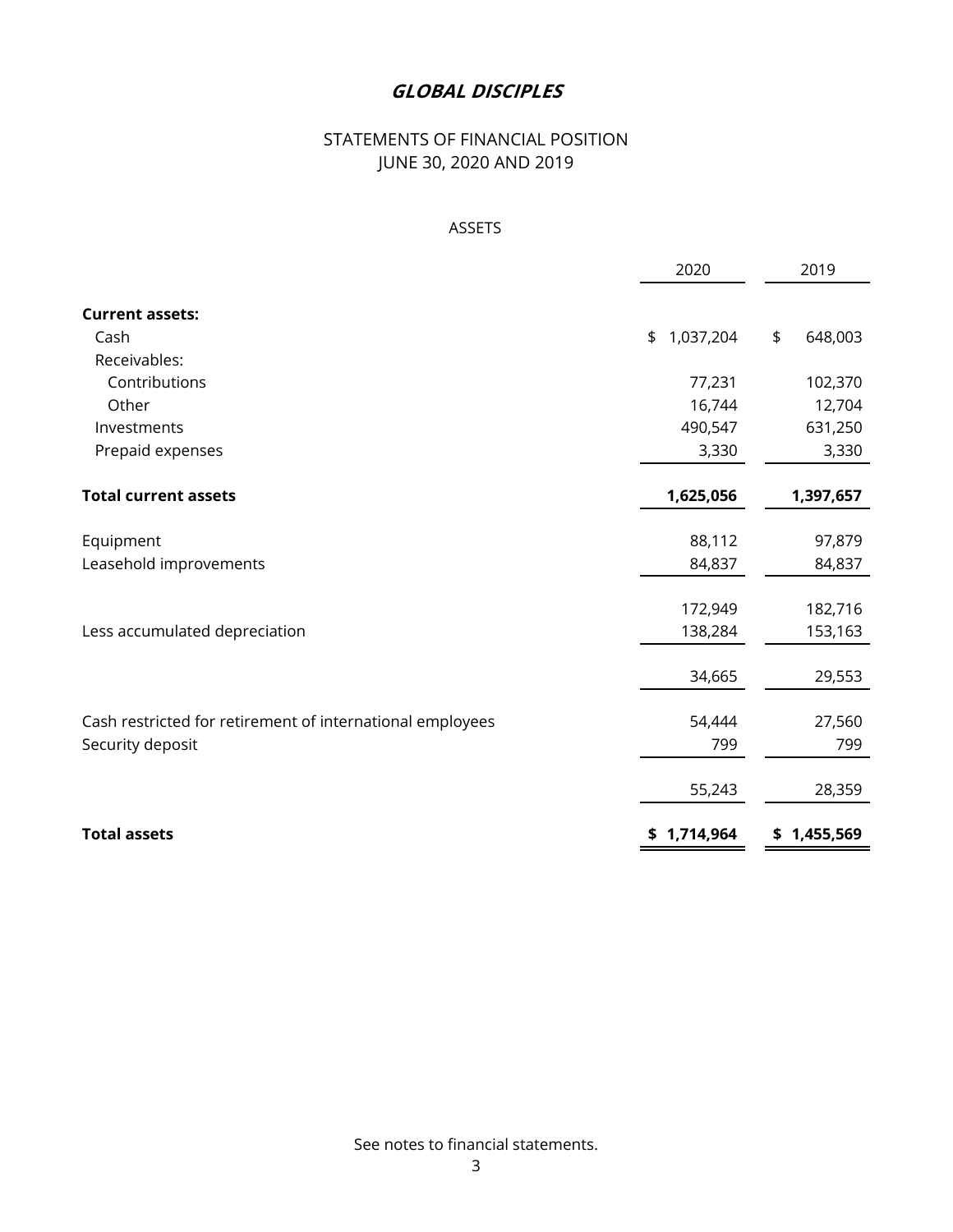# STATEMENTS OF FINANCIAL POSITION JUNE 30, 2020 AND 2019

#### LIABILITIES AND NET ASSETS

|                                                             | 2020                    | 2019                    |
|-------------------------------------------------------------|-------------------------|-------------------------|
| <b>Liabilities:</b><br>Accounts payable<br>Accrued expenses | \$<br>30,681<br>244,330 | \$<br>34,585<br>201,631 |
| <b>Total liabilities</b>                                    | 275,011                 | 236,216                 |
| <b>Net assets:</b>                                          |                         |                         |
| Without donor restrictions:                                 |                         |                         |
| Board designated, Generosity Fund<br>Undesignated           | 43,611<br>1,054,357     | 27,558<br>774,779       |
|                                                             |                         |                         |
|                                                             | 1,097,968               | 802,337                 |
| With donor restrictions                                     | 341,985                 | 417,016                 |
| <b>Total net assets</b>                                     | 1,439,953               | 1,219,353               |
| <b>Total liabilities and net assets</b>                     | \$1,714,964             | \$1,455,569             |
|                                                             |                         |                         |

See notes to financial statements.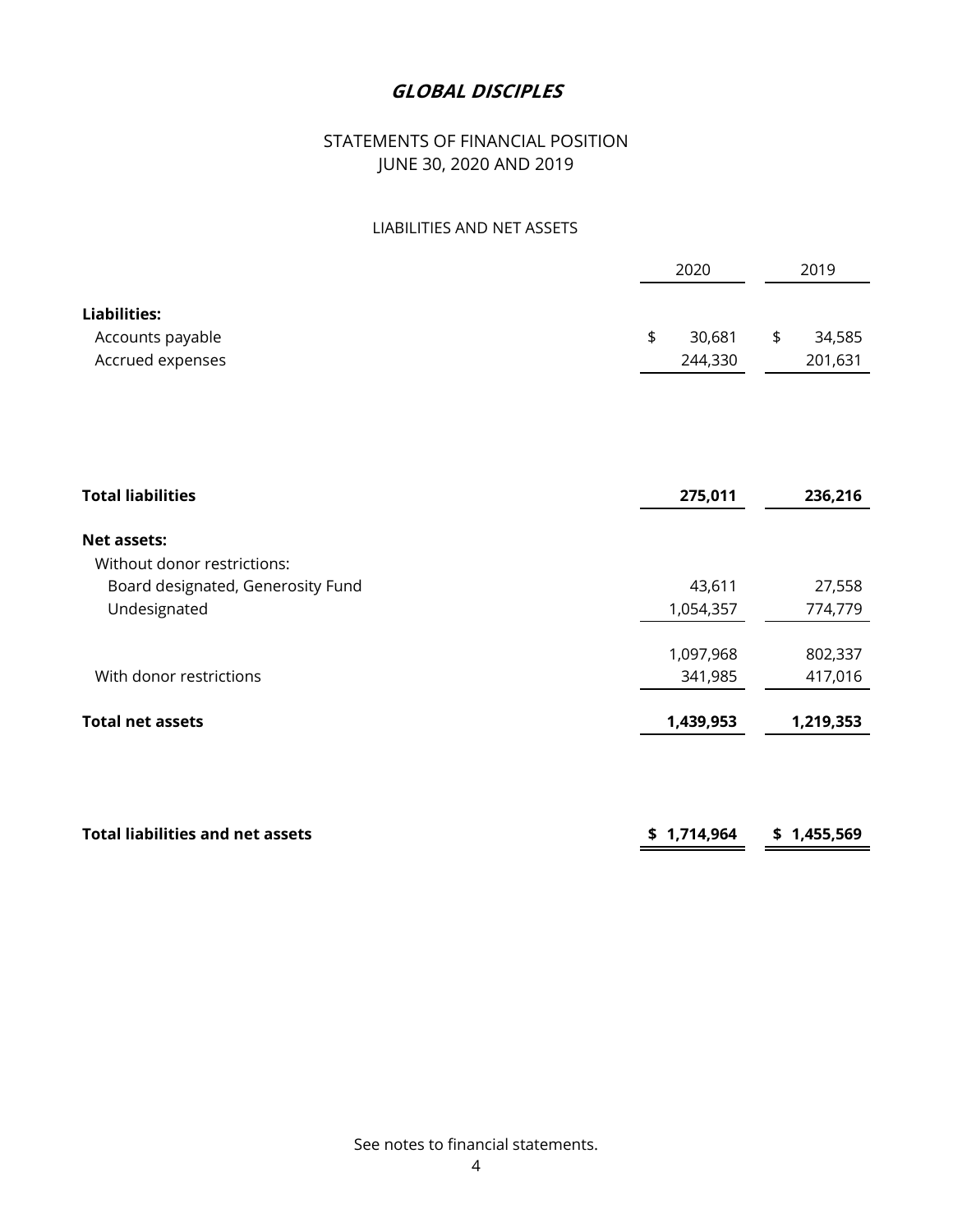# STATEMENTS OF ACTIVITIES YEARS ENDED JUNE 30, 2020 AND 2019

|                                                   | 2020          | 2019        |
|---------------------------------------------------|---------------|-------------|
| Changes in net assets without donor restrictions: |               |             |
| Revenue and other support:                        |               |             |
| Contributions:                                    |               |             |
| Grants                                            | \$<br>398,400 |             |
| Other                                             | 4,447,247     | \$4,352,376 |
| Special events                                    | 19,980        |             |
| Honorariums                                       | 4,698         | 6,931       |
| Investment income                                 | 19,554        | 28,595      |
| Total revenue and other support                   | 4,889,879     | 4,387,902   |
| Net assets released from restrictions             | 665,165       | 739,493     |
| Total unrestricted revenue and other support      | 5,555,044     | 5,127,395   |
| <b>Expenses:</b>                                  |               |             |
| Program expenses:                                 |               |             |
| Global disciple training                          | 1,808,164     | 2,067,150   |
| Leadership development                            | 710,259       | 614,141     |
| Small business development                        | 693,234       | 573,387     |
| Other                                             | 1,030,802     | 1,115,961   |
| Total program expenses                            | 4,242,459     | 4,370,639   |
| Supporting services:                              |               |             |
| Management and general                            | 486,285       | 484,094     |
| Fundraising                                       | 465,105       | 511,308     |
| Total supporting expenses                         | 951,390       | 995,402     |
| Other expenses, loss on sale of assets            | 65,564        |             |
| <b>Total expenses</b>                             | \$5,259,413   | \$5,366,041 |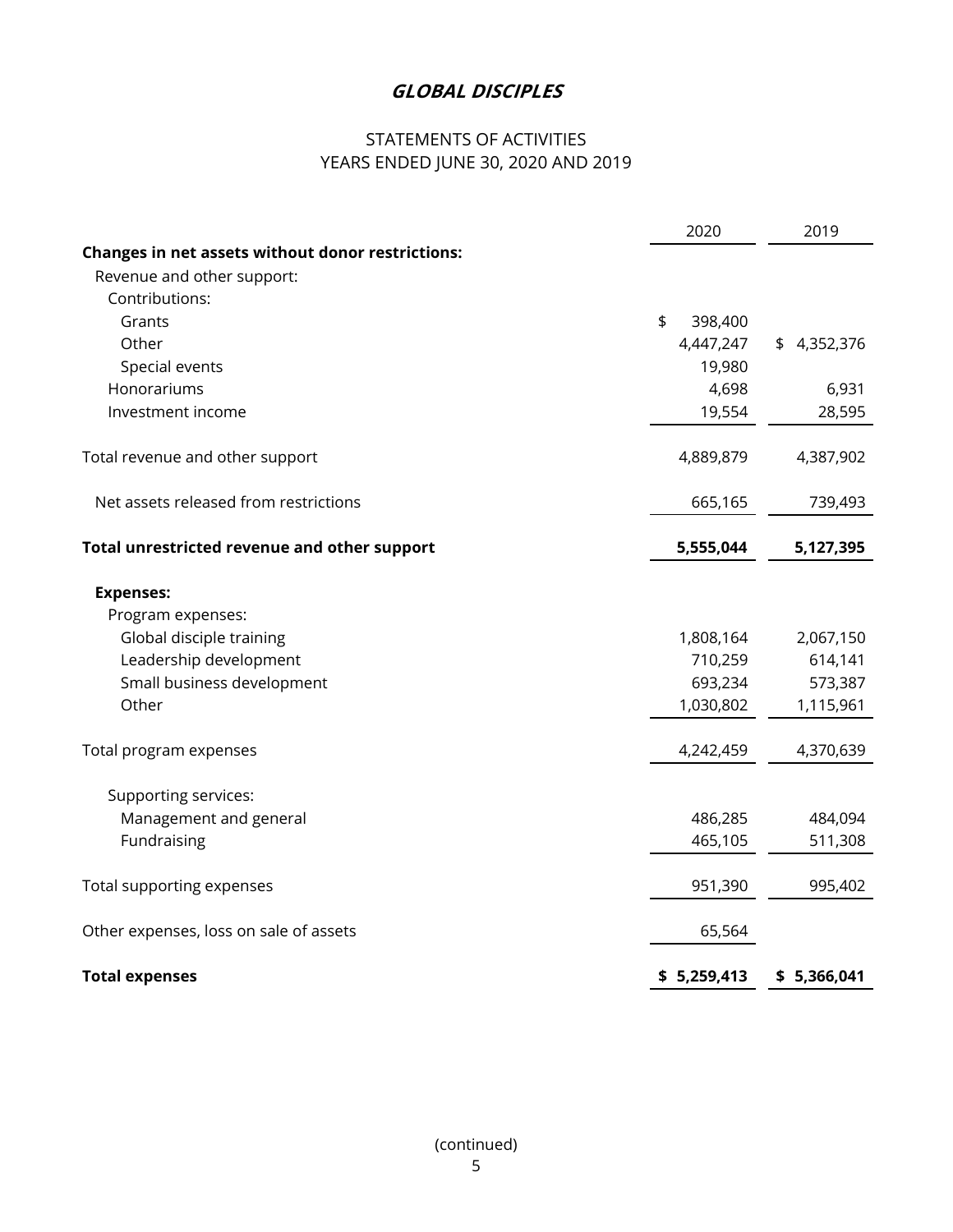## STATEMENTS OF ACTIVITIES (CONTINUED) YEARS ENDED JUNE 30, 2020 AND 2019

|                                                 | 2020          | 2019             |
|-------------------------------------------------|---------------|------------------|
| Change in net assets without donor restrictions | \$<br>295,631 | \$<br>(238, 646) |
| Changes in net assets with donor restrictions:  |               |                  |
| Contributions:                                  |               |                  |
| <b>GDT Alliance</b>                             | 133,183       | 221,435          |
| Micro-Business development                      | 29,251        | 23,002           |
| Leadership development                          | 59,372        | 101,694          |
| Staff support                                   | 314,828       | 316,847          |
| Legacy funds                                    | 53,500        | 101,046          |
| Net assets released from restrictions           | (665, 165)    | (739, 493)       |
| Change in net assets with donor restrictions    | (75, 031)     | 24,531           |
| <b>Change in net assets</b>                     | 220,600       | (214, 115)       |
| Net assets:                                     |               |                  |
| Beginning of year                               | 1,219,353     | 1,433,468        |
| <b>End of year</b>                              | \$1,439,953   | \$1,219,353      |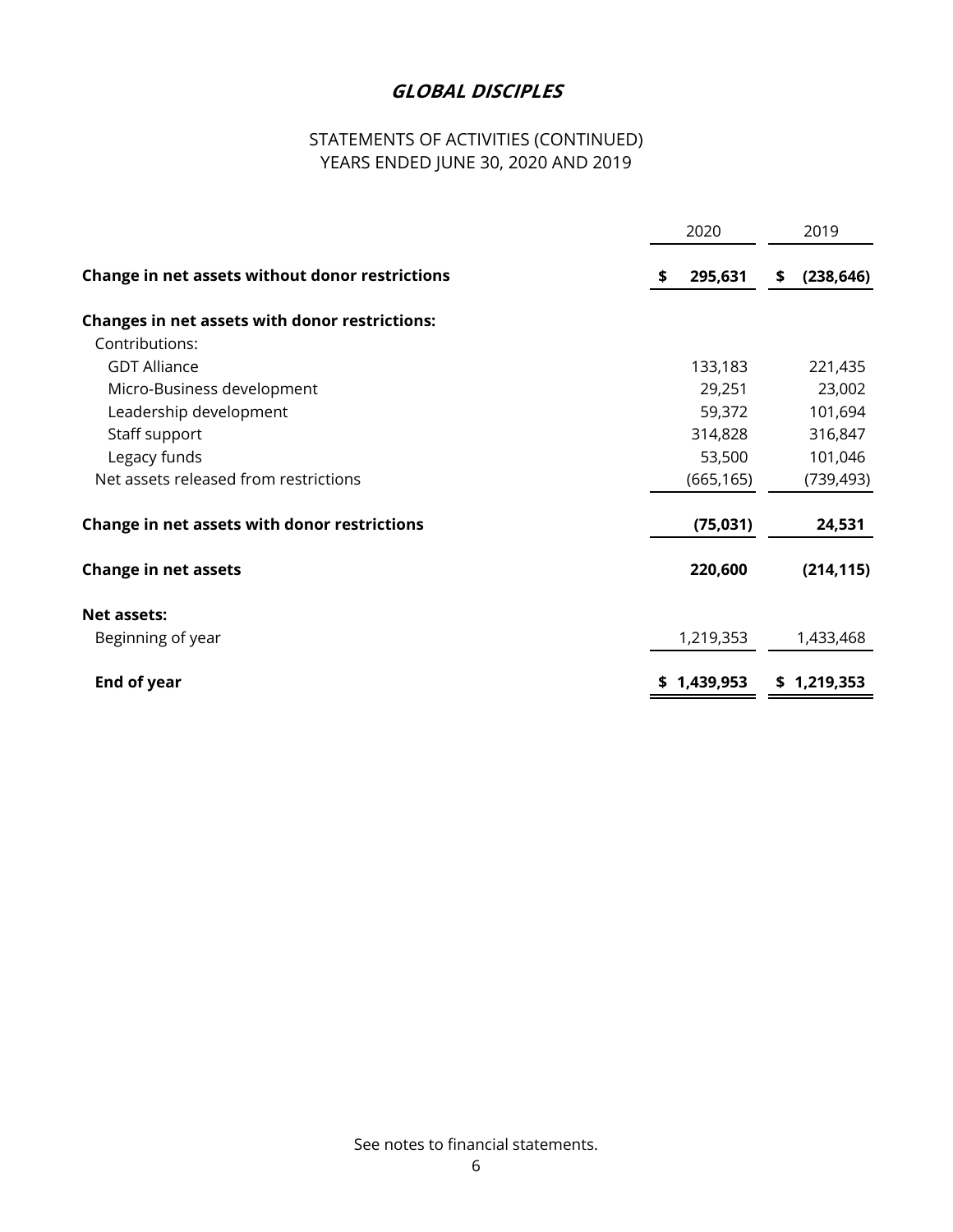## STATEMENT OF FUNCTIONAL EXPENSES YEAR ENDED JUNE 30, 2020

|                                 |                                        | Programs                             |    | Supporting services                      |                  |                   |    |                           |  |             |                   |
|---------------------------------|----------------------------------------|--------------------------------------|----|------------------------------------------|------------------|-------------------|----|---------------------------|--|-------------|-------------------|
|                                 | Global disciple<br>training<br>program | Leadership<br>development<br>program |    | Small business<br>development<br>program | Other<br>program | Total<br>programs |    | Management<br>and general |  | Fundraising | Total<br>expenses |
| Salaries                        | \$<br>901,015                          | \$<br>371,823                        | \$ | 237,596                                  | \$<br>266,547    | ,776,981<br>\$    | \$ | 257,670                   |  | 256,716     | \$2,291,367       |
| Benefits and taxes              | 237,164                                | 97,871                               |    | 62,540                                   | 70,160           | 467,735           |    | 102,088                   |  | 99,332      | 669,155           |
| Professional fees               | 52,493                                 | 21,662                               |    | 13,842                                   | 15,529           | 103,526           |    | 34,670                    |  | 7,662       | 145,858           |
| Supplies and operating expenses | 85,177                                 | 35,150                               |    | 22,461                                   | 43,841           | 186,629           |    | 27,927                    |  | 35,565      | 250,121           |
| Occupancy                       | 25,361                                 | 10,466                               |    | 6,688                                    | 7,503            | 50,018            |    | 13,691                    |  | 7,092       | 70,801            |
| Travel                          | 71,957                                 | 29,695                               |    | 18,975                                   | 21,287           | 141,914           |    | 1,036                     |  | 16,089      | 159,039           |
| Meetings                        | 138,490                                | 44,892                               |    | 88,750                                   | 549,623          | 821,755           |    | 46,035                    |  | 41,103      | 908,893           |
| Program seed funds              | 296,507                                | 98,700                               |    | 242,382                                  |                  | 637,589           |    |                           |  |             | 637,589           |
| Insurance                       |                                        |                                      |    |                                          | 6,634            | 6,634             |    | 2,782                     |  | 1,284       | 10,700            |
| Miscellaneous                   |                                        |                                      |    |                                          | 49,678           | 49,678            |    | 386                       |  | 262         | 50,326            |
|                                 | 1,808,164                              | 710,259                              |    | 693,234                                  | \$1,030,802      | \$4,242,459       |    | 486,285                   |  | 465,105     | \$5,193,849       |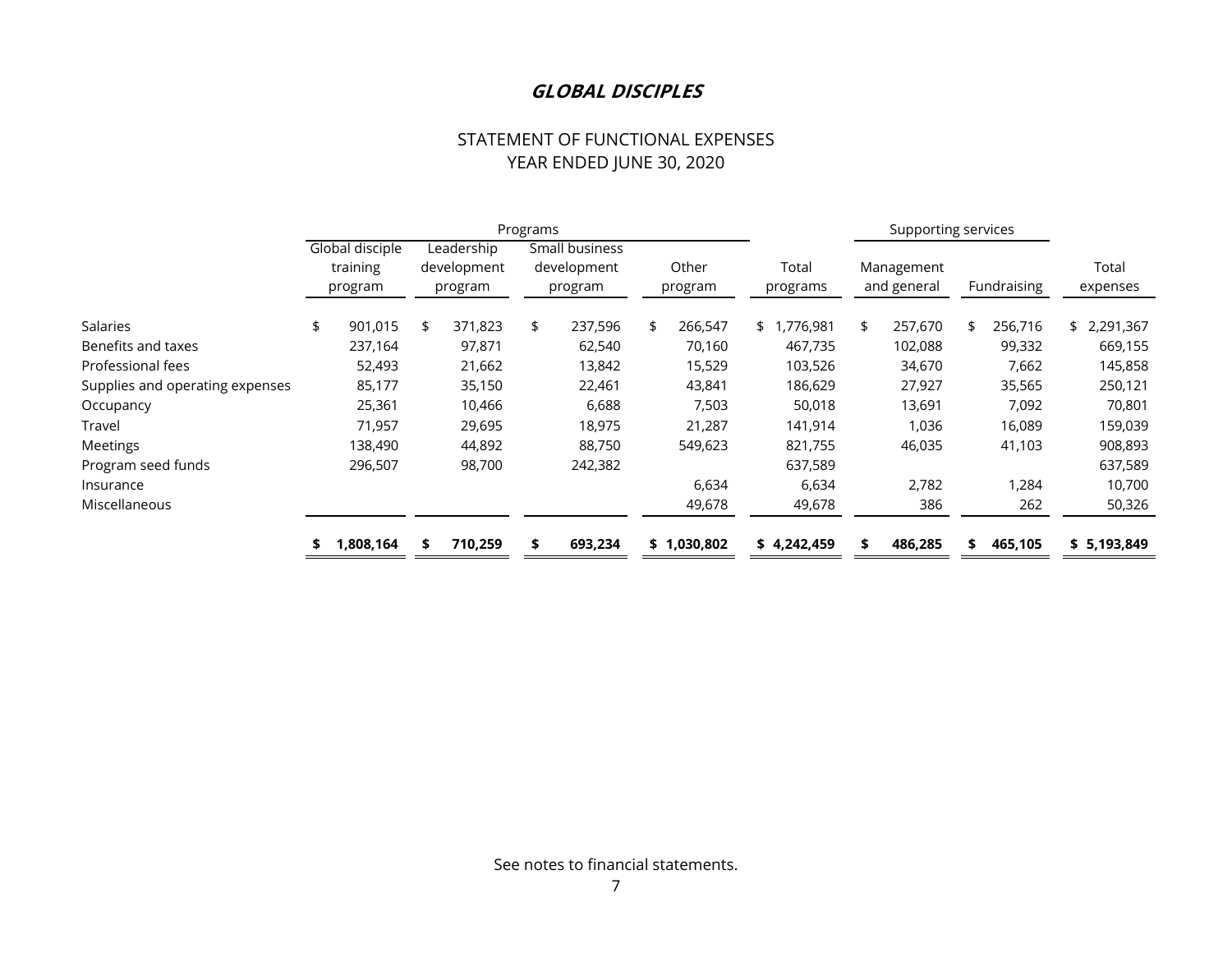## STATEMENT OF FUNCTIONAL EXPENSES YEAR ENDED JUNE 30, 2019

|                                 |                 |               | Programs |                | Supporting services |                |    |             |    |             |              |
|---------------------------------|-----------------|---------------|----------|----------------|---------------------|----------------|----|-------------|----|-------------|--------------|
|                                 | Global disciple | Leadership    |          | Small business |                     |                |    |             |    |             |              |
|                                 | training        | development   |          | development    | Other               | Total          |    | Management  |    |             | Total        |
|                                 | program         | program       |          | program        | program             | programs       |    | and general |    | Fundraising | expenses     |
| <b>Salaries</b>                 | \$<br>872,139   | \$<br>307,148 | \$       | 177,014        | \$<br>239,347       | ,595,648<br>\$ | \$ | 253,267     | \$ | 247,004     | \$ 2,095,919 |
| Benefits and taxes              | 229,944         | 80,981        |          | 46,671         | 63,105              | 420,701        |    | 105,970     |    | 106,509     | 633,180      |
| Professional fees               | 47,664          | 16,787        |          | 9,675          | 13,081              | 87,207         |    | 19,540      |    | 10,168      | 116,915      |
| Supplies and operating expenses | 100,619         | 35,436        |          | 20,422         | 34,547              | 191,024        |    | 26,416      |    | 37,022      | 254,462      |
| Occupancy                       | 28,194          | 9,929         |          | 5,722          | 7,738               | 51,583         |    | 14,641      |    | 7,036       | 73,260       |
| Travel                          | 106,811         | 37,617        |          | 21,679         | 29,313              | 195,420        |    | 4,035       |    | 19,558      | 219,013      |
| Meetings                        | 148,424         | 46,943        |          | 70,473         | 692,892             | 958,732        |    | 54,757      |    | 77,689      | 1,091,178    |
| Program seed funds              | 533,355         | 79,300        |          | 221,731        |                     | 834,386        |    |             |    |             | 834,386      |
| Insurance                       |                 |               |          |                | 5,793               | 5,793          |    | 2,659       |    | 1,045       | 9,497        |
| Miscellaneous                   |                 |               |          |                | 30,145              | 30,145         |    | 2,809       |    | 5,277       | 38,231       |
|                                 | 2,067,150       | 614,141       |          | 573,387        | \$1,115,961         | \$4,370,639    | \$ | 484,094     |    | 511,308     | \$5,366,041  |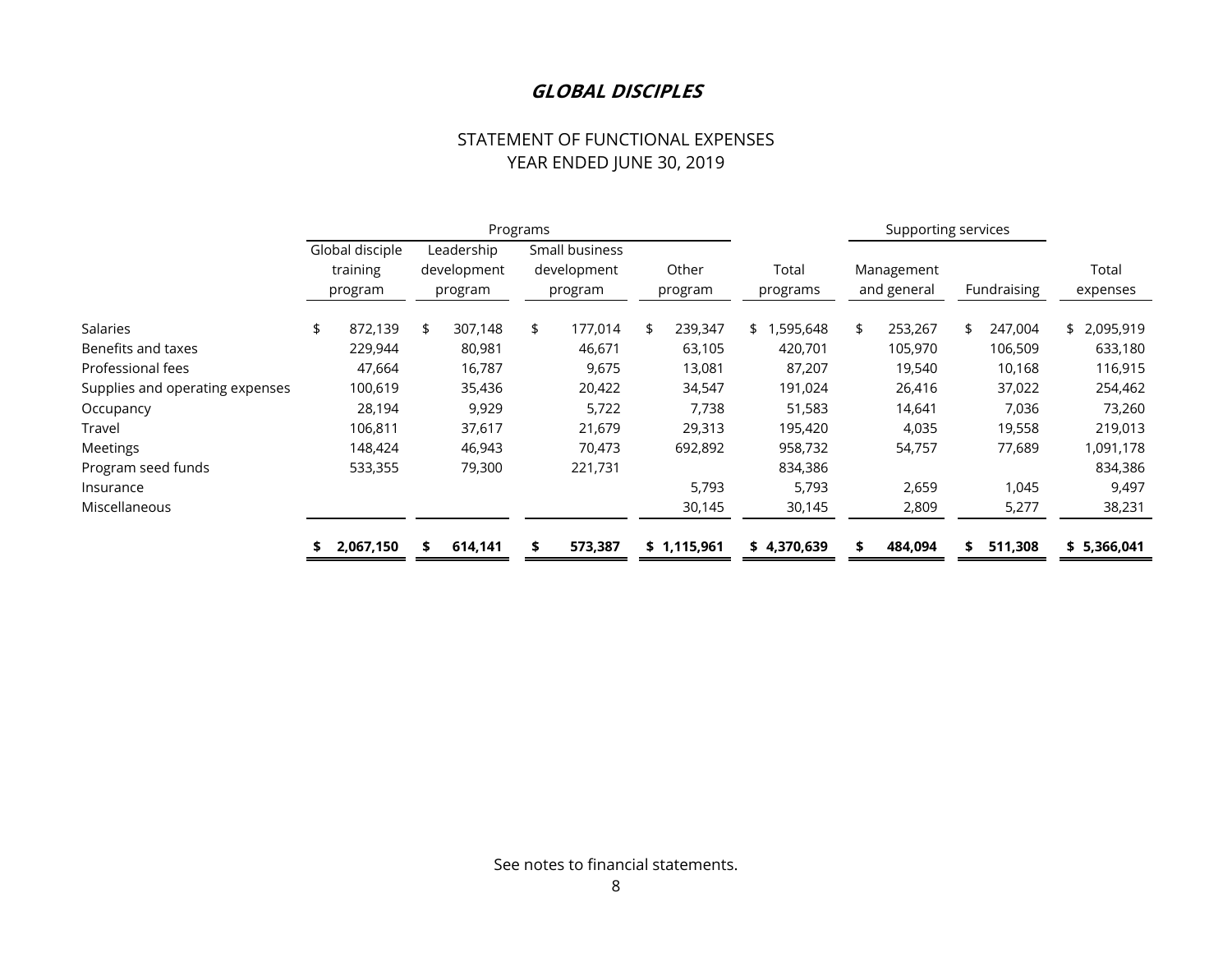# STATEMENTS OF CASH FLOWS YEARS ENDED JUNE 30, 2020 AND 2019

|                                                     | 2020            | 2019          |  |
|-----------------------------------------------------|-----------------|---------------|--|
| <b>Cash flows from operating activities:</b>        |                 |               |  |
| Change in net assets                                | 220,600<br>\$   | \$ (214, 115) |  |
| Adjustments:                                        |                 |               |  |
| Depreciation                                        | 14,471          | 13,867        |  |
| Donated asset                                       | (322,000)       |               |  |
| Loss on disposal of equipment                       | 65,564          |               |  |
| Unrealized (gain) loss on investments               | (2, 101)        | (16, 367)     |  |
| Realized (gain) loss on investments                 | (5,603)         | 6,198         |  |
| Change in:                                          |                 |               |  |
| Receivables:                                        |                 |               |  |
| Contributions                                       | 25,139          | 142,600       |  |
| Other                                               | (4,040)         | (2, 511)      |  |
| Accounts payable                                    | (3,904)         | (17,084)      |  |
| Accrued expenses                                    | 42,699          | 40,110        |  |
| Total adjustments                                   | (189, 775)      | 166,813       |  |
| Net cash provided by (used in) operating activities | 30,825          | (47, 302)     |  |
| <b>Cash flows from investing activities:</b>        |                 |               |  |
| Proceeds from sale of asset                         | 260,000         |               |  |
| Purchase of equipment                               | (23, 147)       | (12, 132)     |  |
| Proceeds from sale of investments                   | 278,883         | 213,782       |  |
| Purchase of investments                             | (130, 476)      | (268, 129)    |  |
| Net cash provided by (used in) investing activities | 385,260         | (66, 479)     |  |
| Net increase (decrease) in cash and restricted cash | 416,085         | (113, 781)    |  |
| Cash:                                               |                 |               |  |
| Beginning                                           | 675,563         | 789,344       |  |
| <b>Ending</b>                                       | \$1,091,648     | \$ 675,563    |  |
| <b>Reconciliation to cash:</b>                      |                 |               |  |
| Cash                                                | 1,037,204<br>\$ | 648,003<br>\$ |  |
| Restricted cash                                     | 54,444          | 27,560        |  |
| <b>Total cash</b>                                   | \$1,091,648     | \$675,563     |  |
| Supplemental disclosure of cash flow information:   |                 |               |  |
| Cash paid during the year for interest              | \$<br>813       | \$<br>802     |  |

See notes to financial statements.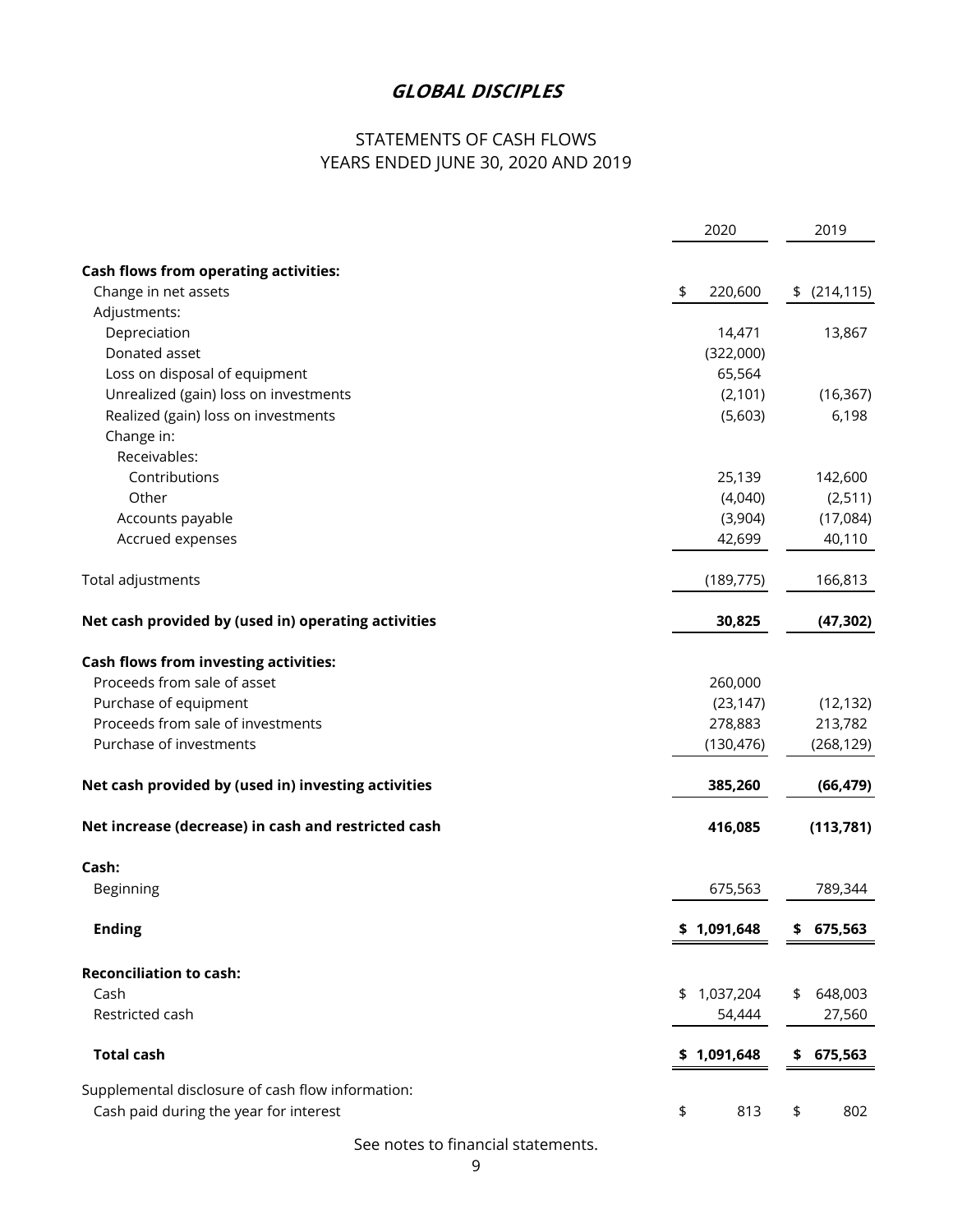## NOTES TO FINANCIAL STATEMENTS YEARS ENDED JUNE 30, 2020 AND 2019

#### **1. Nature of activities and summary of significant accounting policies:**

#### *Description of the Organization:*

 Global Disciples (the Organization) is incorporated under the Pennsylvania Nonprofit Corporation Law. The Organization receives support primarily from individuals and other not-for-profit organizations with a similar focus (the Alliance).

 The board approved merging the operations of Global Disciples Foundation (the Foundation), a related entity, with the Organization effective January 1, 2017. The Foundation remains a separate organization with its own governing body, but the Foundation's operations are inactive as a result of the merger, and all employees of the Foundation are now considered employees of the Organization.

#### *Activities:*

 Training and education – The Organization links with other like-minded organizations to provide various formal and non-formal training and educational options, which equip individuals and groups with the understanding and skills necessary to relate and communicate cross-culturally, to study or work internationally or to live responsibly as global citizens.

 The 10% Funds of Global Disciples (the 10% Funds) – The Organization has made a commitment, through these funds, to give at least 10% of all unrestricted general contributions received by the Organization to other organizations that have a similar focus to one of the three areas that the Organization has identified as priority globally: cross-cultural training, micro-business development in least advantaged areas and leadership development. The two funds discussed below receive a percentage of the 10% Funds:

 The Alliance Fund is the vehicle for receiving and dispersing the 10% Funds from general contributions applied toward the cross-cultural training activities of the Organization. Through June 30, 2020, substantially all recipients of these Grant Funds related to the GDT Alliance. All member programs of the GDT Alliance contribute 2% or more of their program budget to this fund as well. The balance of the funding of this program comes from the general fund of the Organization and donor restricted contributions. The funds are used as seed funds to help launch new cross-cultural training programs, for micro-business development and for program leadership development, travel and mentoring.

 The Generosity Fund receives a small portion of the 10% Funds which are made available for new initiatives, special projects or immediate urgent needs of organizations and individuals closely affiliated with the Alliance.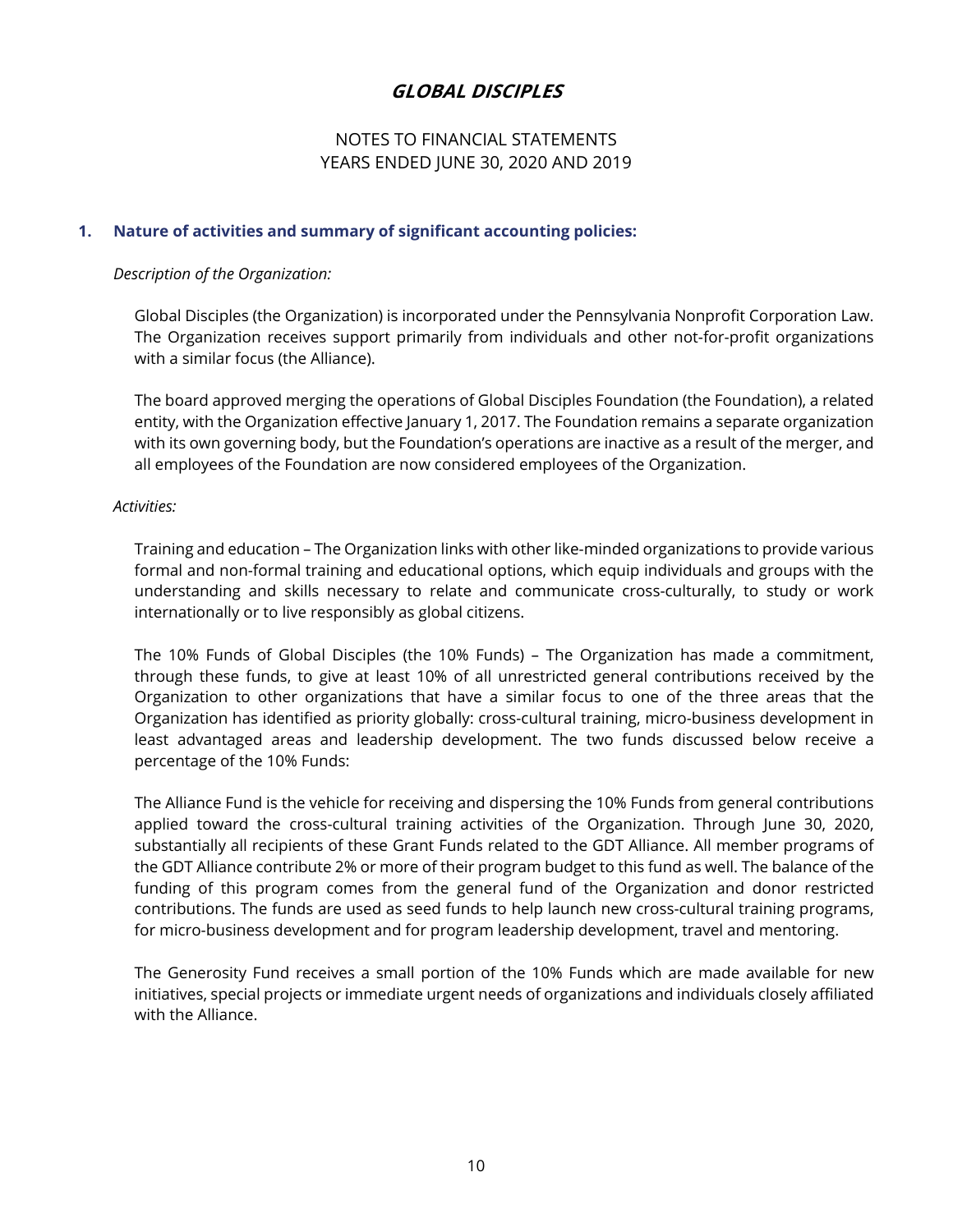## NOTES TO FINANCIAL STATEMENTS YEARS ENDED JUNE 30, 2020 AND 2019

#### **1. Nature of activities and summary of significant accounting policies (continued):**

#### *Basis of accounting:*

 The financial statements of the Organization have been prepared on the accrual basis of accounting and, accordingly, reflect all significant receivables, payables and other liabilities.

#### *Financial statement presentation:*

Financial statement presentation follows the requirements of Financial Accounting Standards Board (FASB) Accounting Standards Codification (ASC) 958, *Not-for-Profit Entities*. Under FASB ASC 958, the Organization is required to report information regarding its financial position and activities according to two classes of net assets: net assets without donor restrictions and net assets with donor restrictions. In addition, the Organization is required to present a statement of cash flows.

#### *Cash and cash equivalents:*

 The Organization considers all highly liquid investments with an initial maturity of three months or less to be cash equivalents.

#### *Investments:*

 Investments are carried at fair value. Investments in mutual funds with readily determinable fair values are valued at their quoted market price. Unrealized gains and losses are included in the change in net assets without donor restrictions.

#### *Equipment, leasehold improvements and depreciation:*

 These assets are stated at cost, or fair value at date of donation, and depreciated using straight-line and accelerated methods over the estimated useful lives of the assets, which for leasehold improvements includes the optional renewal periods.

#### *Revenue recognition:*

 The Organization reports gifts of cash and other assets as restricted support if they are received with stipulations that limit the use of the donated asset. When a donor restriction expires, that is, when a stipulated time restriction ends or purpose restriction is accomplished, net assets with donor restrictions are reclassified to net assets without donor restrictions and reported in the statements of activities as net assets released from restrictions.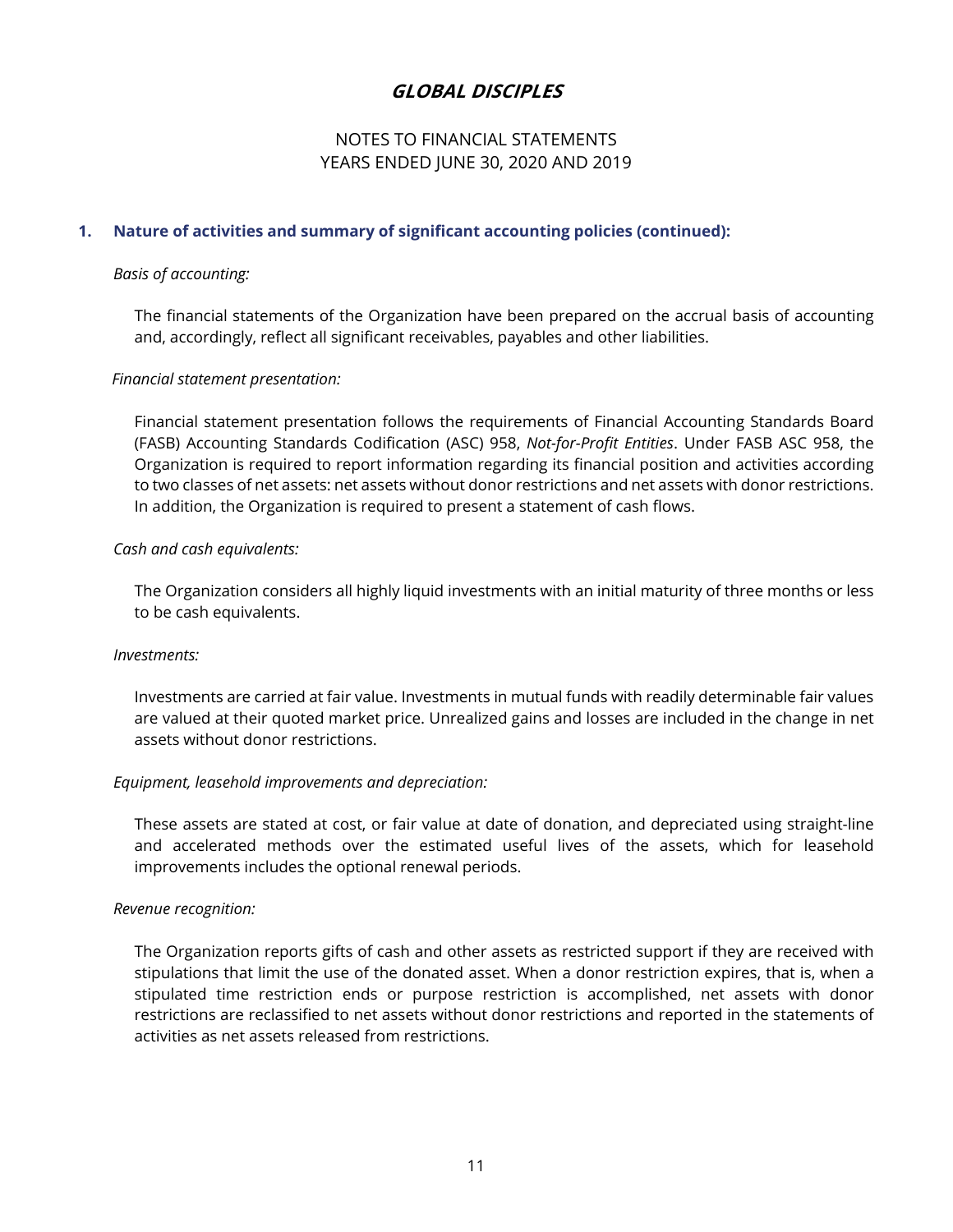## NOTES TO FINANCIAL STATEMENTS YEARS ENDED JUNE 30, 2020 AND 2019

#### **1. Nature of activities and summary of significant accounting policies (continued):**

#### *Revenue recognition:*

 Grant funds are evaluated when received to determine if they are an exchange transaction or nonexchange transaction. For grants that come with specific performance obligations, the Organization will recognize the revenue when those performance obligations are met. The Organization tracks the progress on each of these performance obligations so it knows when to recognize the revenue.

#### *Functional classification of expenses:*

 Natural expenses attributable to more than one functional expense category are allocated using management's estimate of staff time spent on each program, management and general and fundraising service. Program costs were allocated based upon the anticipated program activity for each specific program.

#### *Use of estimates:*

 The preparation of financial statements in accordance with generally accepted accounting principles (GAAP) requires management to make estimates and assumptions that affect certain reported amounts and disclosures. Accordingly, actual results could differ from those estimates.

#### *Income tax status:*

 The Organization has been recognized as exempt from federal and state income taxes under Section 501(c)(3) of the Internal Revenue Code and similar state statutes and files Form 990, *Return of Organization Exempt from Income Tax*, on an annual basis.

#### *Recently issued accounting standards:*

#### Revenue:

 FASB Accounting Standards Update (ASU) 2014-09, *Revenue from Contracts and Customers (Topic 606)*, with effective dates amended by FASB ASU 2015-14, is effective for the Organization's 2021 year end and identifies specific steps to be applied to properly recognize revenue from customer contracts. Under the standard, revenue recognition is determined using a five-step model which identifies customer contracts, identifies performance obligations in each contract, determines transaction price, allocates transaction price to performance obligations and recognizes revenue when or as the performance obligations are satisfied. The standard permits the use of either the retrospective or cumulative effect transition method. The Organization is evaluating the effect that FASB ASU 2014- 09 will have on its financial statements. The Organization has not yet selected a transition method, nor has it determined the effect of the standard on its ongoing financial reporting.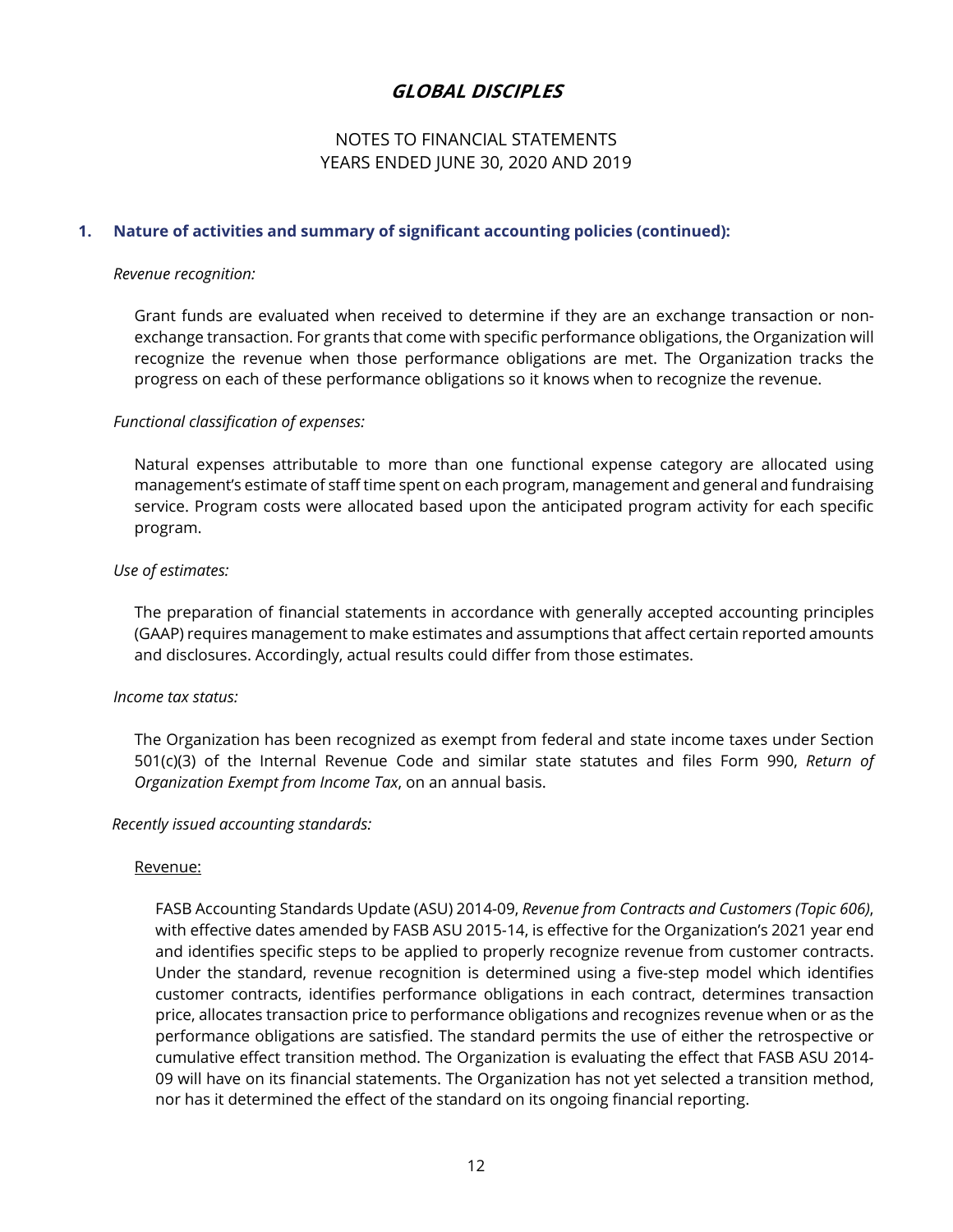## NOTES TO FINANCIAL STATEMENTS YEARS ENDED JUNE 30, 2020 AND 2019

#### **1. Nature of activities and summary of significant accounting policies (continued):**

 *Recently issued accounting standards:* 

#### Leases:

FASB ASU 2016-02, *Leases*, is effective for the Organization's 2023 year end and requires that all leases with terms of more than 12 months be recognized as assets and liabilities on the statement of financial position. Recognition of these lease assets and lease liabilities represents a change from previous GAAP, which did not require lease assets and lease liabilities to be recognized for operating leases. Qualitative disclosures along with specific quantitative disclosures will be required to provide enough information to supplement the amounts recorded in the financial statements so that users can understand more about the nature of an entity's leasing activities.

The Organization will be required to recognize and measure leases at the beginning of the earliest period presented using a modified retrospective approach, which includes a number of optional practical expedients that the Organization may elect to apply. At adoption, the Organization will recognize a right-of-use asset and a lease liability initially measured at the present value of its operating lease payments. The Organization is currently evaluating the impacts of adopting this guidance on its financial position, results of operations and cash flows.

#### **2. Adoption of new accounting pronouncement:**

In June 2018, the FASB issued ASU 2018-08, *Not-for-Profit Entities (Topic 958)*: *Clarifying the Scope and the Accounting Guidance for Contributions Received and Contributions Made*. This guidance is intended to clarify and improve the scope and the accounting guidance for contributions received and contributions made. Key provisions in this guidance include clarification regarding the accounting for grants and contracts as exchange transactions or contributions and improved guidance to better distinguish between conditional and unconditional contributions.

Effective July 1, 2019, the Organization adopted ASU 2018-08. There was no quantitative impact as a result of adopting ASU 2018-08. The comparative information has not been restated and continues to be reported under the accounting standards in effect for that period.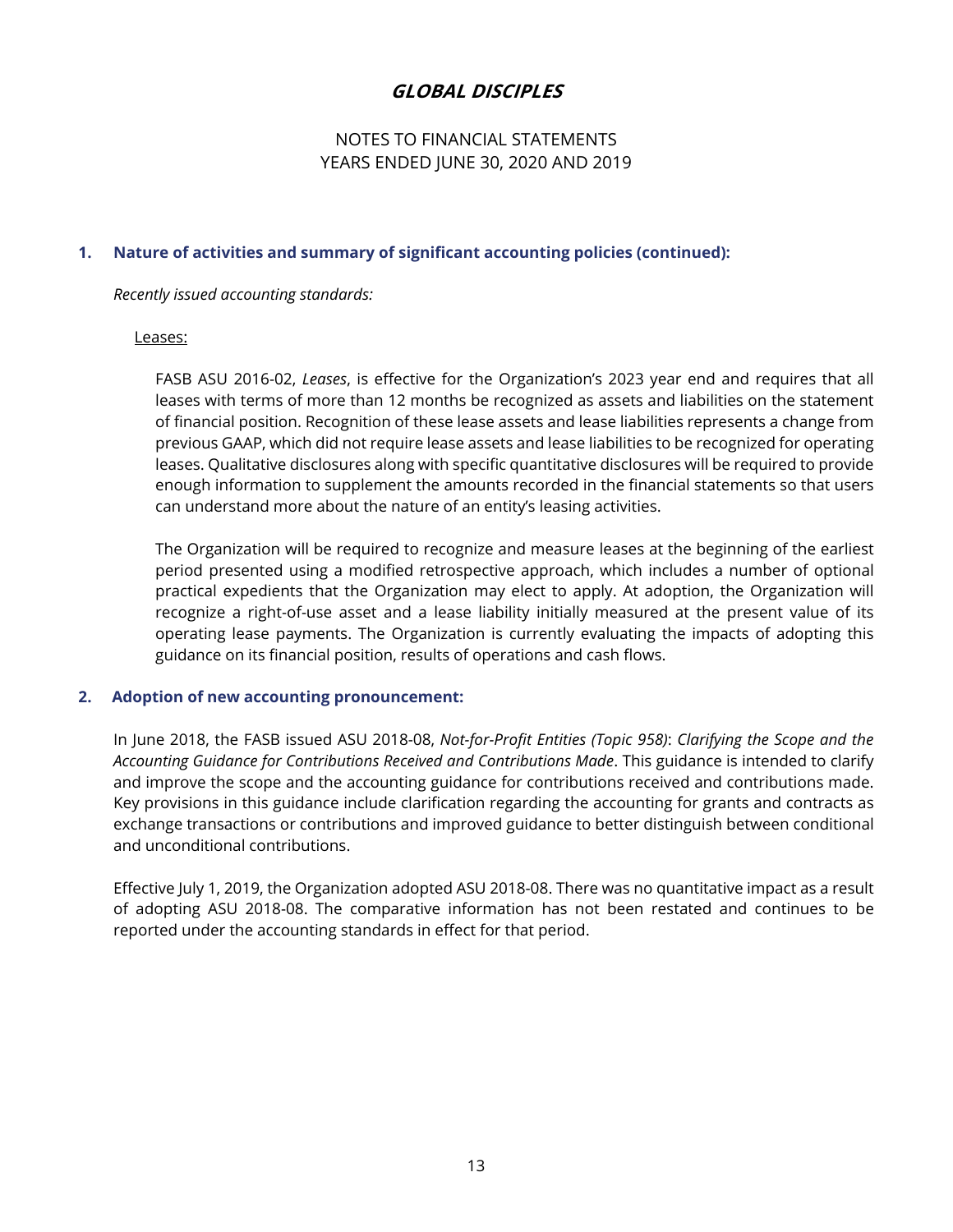## NOTES TO FINANCIAL STATEMENTS YEARS ENDED JUNE 30, 2020 AND 2019

#### **3. Financial assets and liquidity resources:**

 As of June 30, 2020 and 2019, financial assets and liquidity resources available within one year for general expenditure, such as operating expenses, payments of liabilities and purchases of property and equipment were as follows:

|                                                                     | 2020        | 2019          |
|---------------------------------------------------------------------|-------------|---------------|
| Financial assets:                                                   |             |               |
| Cash                                                                | \$1,037,204 | 648,003<br>\$ |
| Receivables:                                                        |             |               |
| Contributions                                                       | 77,231      | 102,370       |
| Other                                                               | 16,744      | 12,704        |
| Investments                                                         | 490,547     | 631,250       |
| Total financial assets                                              | 1,621,726   | 1,394,327     |
| Net assets with donor restrictions, time restricted for legacy fund | (341, 985)  | (417,016)     |
| Board designations for GDT alliance fund                            | (43, 611)   | (27, 558)     |
| Total financial assets available within one year                    | \$1,236,130 | 949,753<br>\$ |

 The Organization maintains a policy of structuring its financial assets to be available as its general expenditures, liabilities and other obligations come due.

#### **4. Line of credit:**

 The Organization has a \$150,000 line of credit which is renewable annually. It accrues interest at 5.5% and is secured by the assets of the Organization. There was no outstanding balance at June 30, 2020 and 2019.

#### **5. Investments:**

 The Legacy Fund was opened during the fiscal year ended June 30, 2017. Global Disciples will withdraw 20% of the original year's contributions of \$155,936 plus any accrued interest, per year, for the next five years for the purpose of providing seed funds for the Organization to launch new training programs. Additional contributions to the funds will also be withdrawn at a rate of 20% per year plus any accrued interest. The fair value of the Legacy Fund at June 30, 2020 and 2019 was \$334,288 and \$375,565, respectively. During the year ended June 30, 2020 and 2019, contributions to the Legacy Fund were \$30,000 and \$139,000, and withdrawals were \$125,000 and \$75,200, respectively.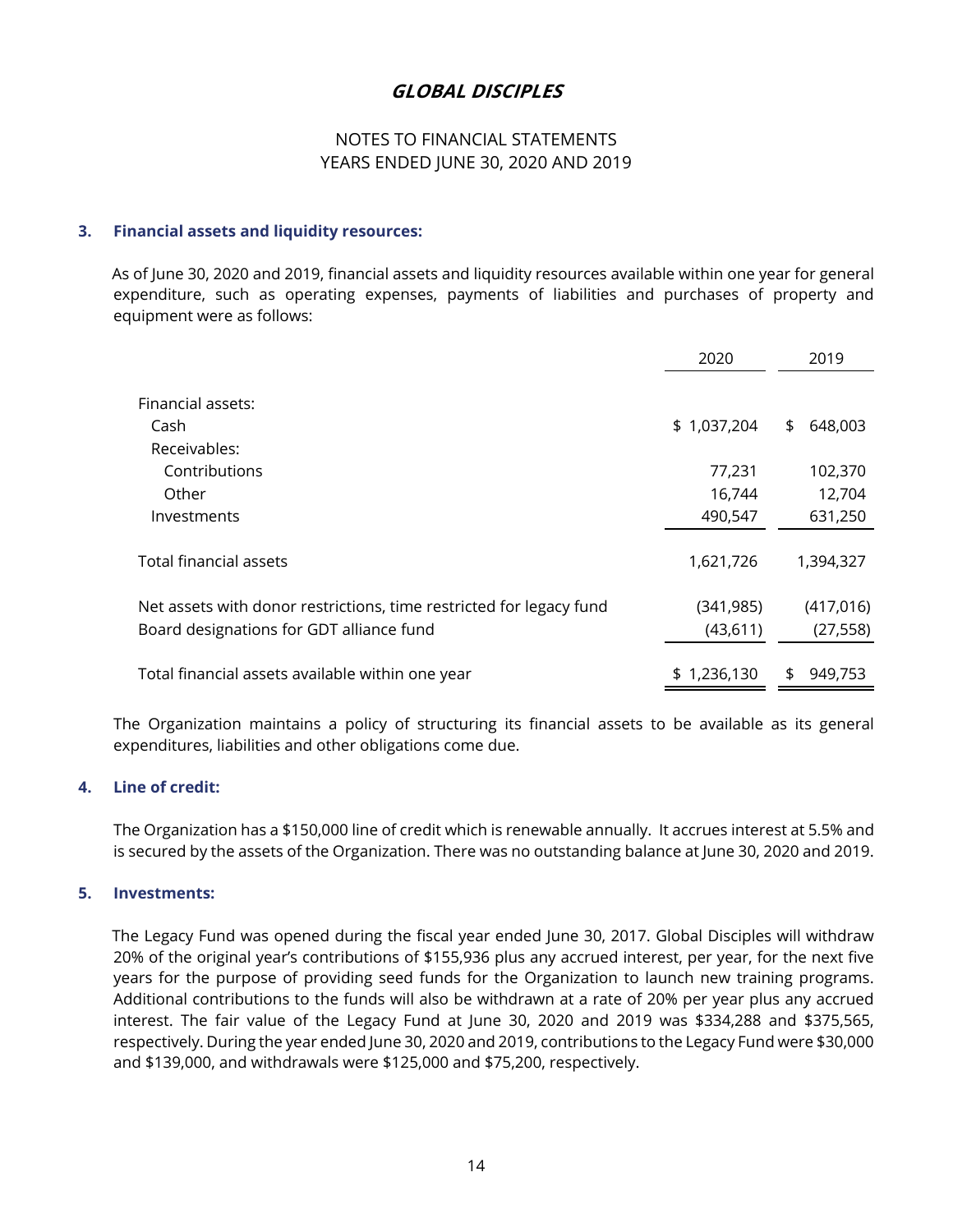## NOTES TO FINANCIAL STATEMENTS YEARS ENDED JUNE 30, 2020 AND 2019

#### **5. Investments (continued):**

The following table represents the investments held at June 30:

|                           |           | 2020      |                |
|---------------------------|-----------|-----------|----------------|
|                           |           |           | Unrealized     |
|                           |           | Fair      | appreciation   |
|                           | Cost      | value     | (depreciation) |
| Fixed income mutual funds | \$275,424 | \$288,683 | \$             |
|                           |           |           | 13,259         |
| Equity mutual funds       | 159,438   | 162,169   | 2,731          |
| Other                     | 39,986    | 39,694    | (292)          |
| Total investments         | \$474,848 | \$490,546 | \$<br>15,698   |
|                           |           | 2019      |                |
|                           |           |           | Unrealized     |
|                           |           | Fair      | appreciation   |
|                           | Cost      | value     | (depreciation) |
|                           |           |           |                |
| Fixed income mutual funds | \$365,240 | \$372,387 | \$<br>7,147    |
| Equity mutual funds       | 195,411   | 200,604   | 5,193          |
| Other                     | 57,002    | 58,259    | 1,257          |
|                           |           |           |                |
|                           |           |           |                |

 The following schedule summarizes the investment income in the accompanying statement of activities for the years ended June 30, 2020 and 2019:

|                                     | 2020     | 2019      |
|-------------------------------------|----------|-----------|
| Interest and dividends, net of fees | \$11,850 | \$18,426  |
| Realized/unrealized gain            | 7,704    | 10,169    |
| Investment income                   | \$19,554 | \$ 28,595 |

 The Organization records its investments at fair value. As such, unrealized gains referred to above are recognized in the accompanying statement of activities.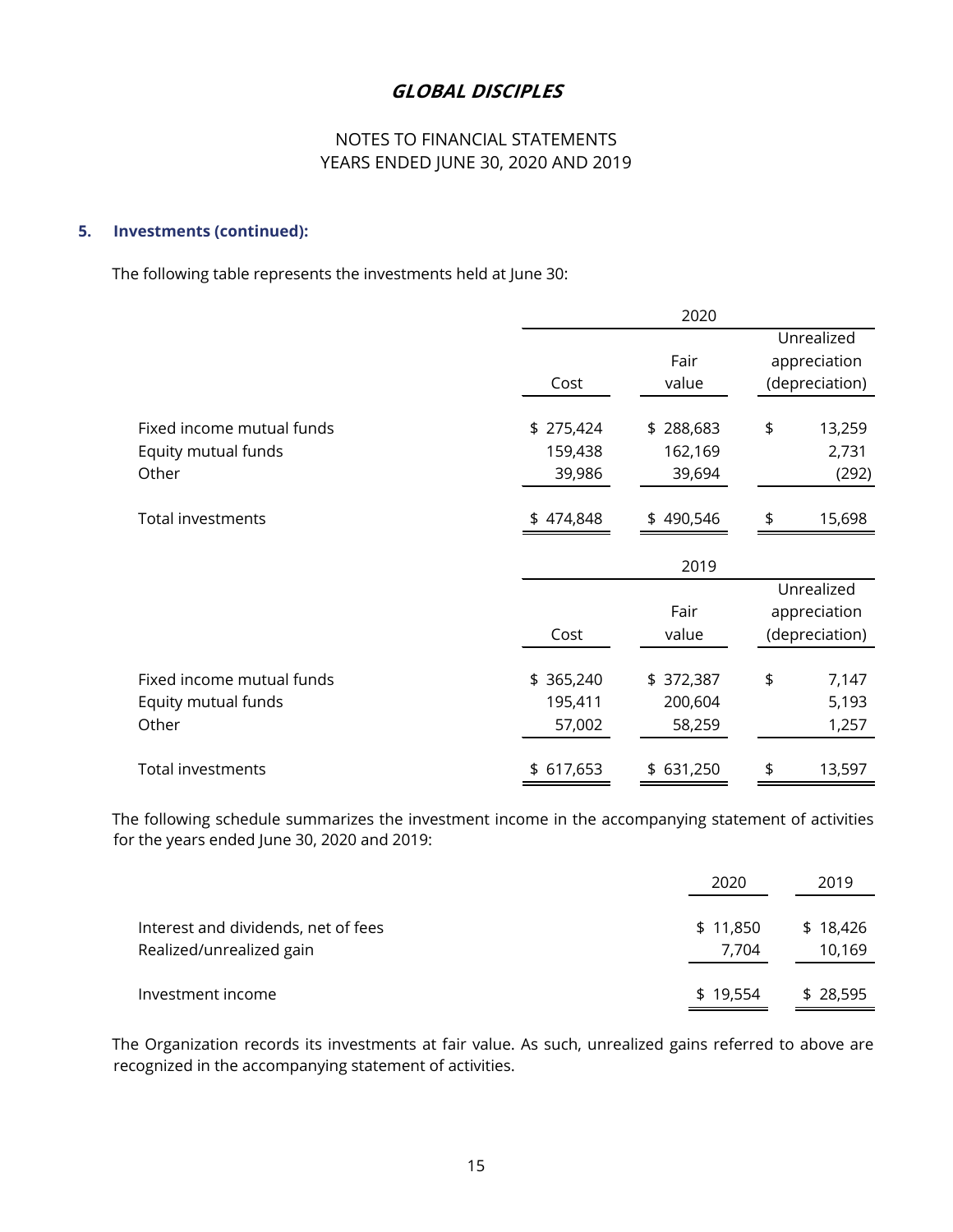## NOTES TO FINANCIAL STATEMENTS YEARS ENDED JUNE 30, 2020 AND 2019

#### **6. Fair value measurements:**

 The Organization follows FASB ASC 820, *Fair Value Measurement*, which defines fair value, establishes a framework for measuring fair value in GAAP and requires expanded disclosures about fair value measurements. FASB ASC 820 establishes a hierarchy that ranks the quality and reliability of inputs, or assumptions, used in the determination of fair value and requires financial assets carried at fair value to be classified and disclosed in one of the following three categories:

- Level 1 Quoted prices in active markets for identical assets.
- Level 2 Other significant observable inputs (including quoted prices for similar investments, interest rates, prepayment speeds, credit risk, etc.). The Organization does not hold any Level 2 investments.
- Level 3 Significant unobservable inputs (including the Organization's own assumptions in determining the fair value of investments). The Organization does not hold any Level 3 investments.

 All Organization investments are classified as Level 1 investments for the years ended June 30, 2020 and 2019.

See Note 1 for a description of the valuation methodologies used for assets carried at fair value.

#### **7. Retirement plan:**

 The Organization has a retirement plan which covers all employees (U.S.-based and international) meeting certain age and service requirements. Contributions to the plan are based on 8% of eligible compensation. Contributions totaled \$171,039 and \$138,453 for the years ended June 30, 2020 and 2019, respectively.

 Retirement contributions for U.S.-based employees are funded currently to a qualified defined contribution retirement plan. Retirement contributions for international employees are held as restricted cash. Interest earned on these restricted funds accrue for the benefit of the international employees until the staff member terminates employment with the Organization. At that time, the employee's allocated share will be forwarded to the staff member.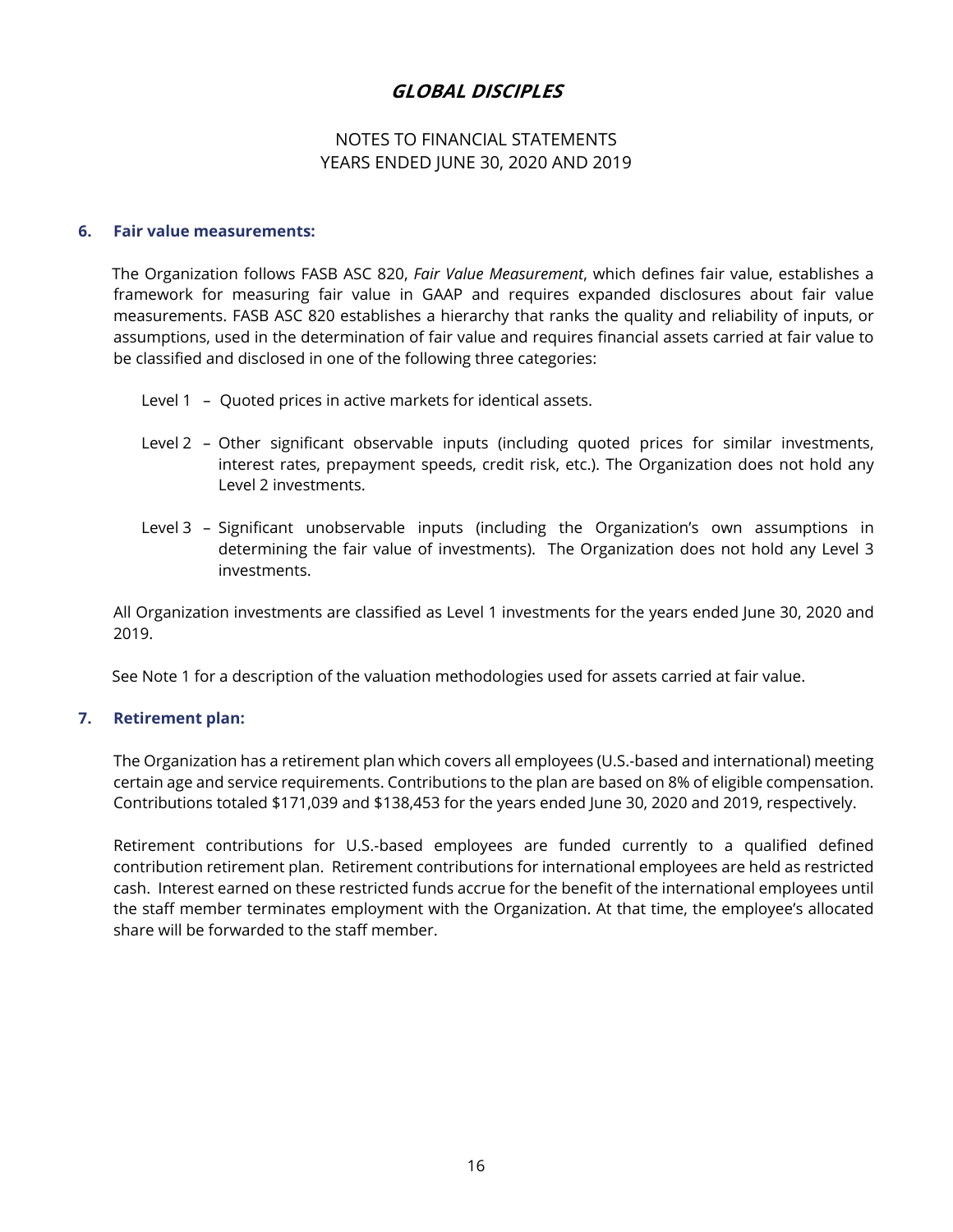## NOTES TO FINANCIAL STATEMENTS YEARS ENDED JUNE 30, 2020 AND 2019

#### **8. Office rent:**

Rent expense totaled \$48,616 and \$47,611 for the years ended June 30, 2020 and 2019, respectively.

 The Organization rents office space under a lease agreement which calls for current monthly payments of \$1,245. The monthly rental increases by 3% in August of each year. In addition to the monthly lease, the Organization is responsible for paying the taxes, insurance and maintenance of the building. The lease contains two five-year renewal options. In August 2015, the Organization exercised the second option renewing the lease for an additional five years.

 In September 2020, the Organization signed a five-year lease extension for the rented office space which calls for monthly payments of \$1,314. The monthly rental increases by 2.5% in September of each year. In addition to the monthly lease, the Organization is responsible for paying the taxes, insurance and maintenance of the building.

 In August 2010, the Organization signed an agreement for additional office space. This agreement is a fiveyear lease, which calls for current monthly payments of \$866. The monthly rental increases by 3% in September of each year. This lease contains one five-year renewal option. In September 2015, the Organization exercised the option to renew the lease for five years.

The future minimum lease payments under the lease agreements are as follows:

| 2021  | \$16,213 |
|-------|----------|
| 2022  | 16,102   |
| 2023  | 16,505   |
| 2024  | 16,918   |
| 2025  | 17,341   |
| 2026  | 2,902    |
|       |          |
| Total | \$85,981 |

#### **9. Net assets with donor restrictions:**

Net assets with donor restrictions as of June 30, 2020 and 2019 are restricted for the following purposes:

|                                  | 2020      | 2019      |
|----------------------------------|-----------|-----------|
| Time restriction for Legacy Fund | \$341,985 | \$417,016 |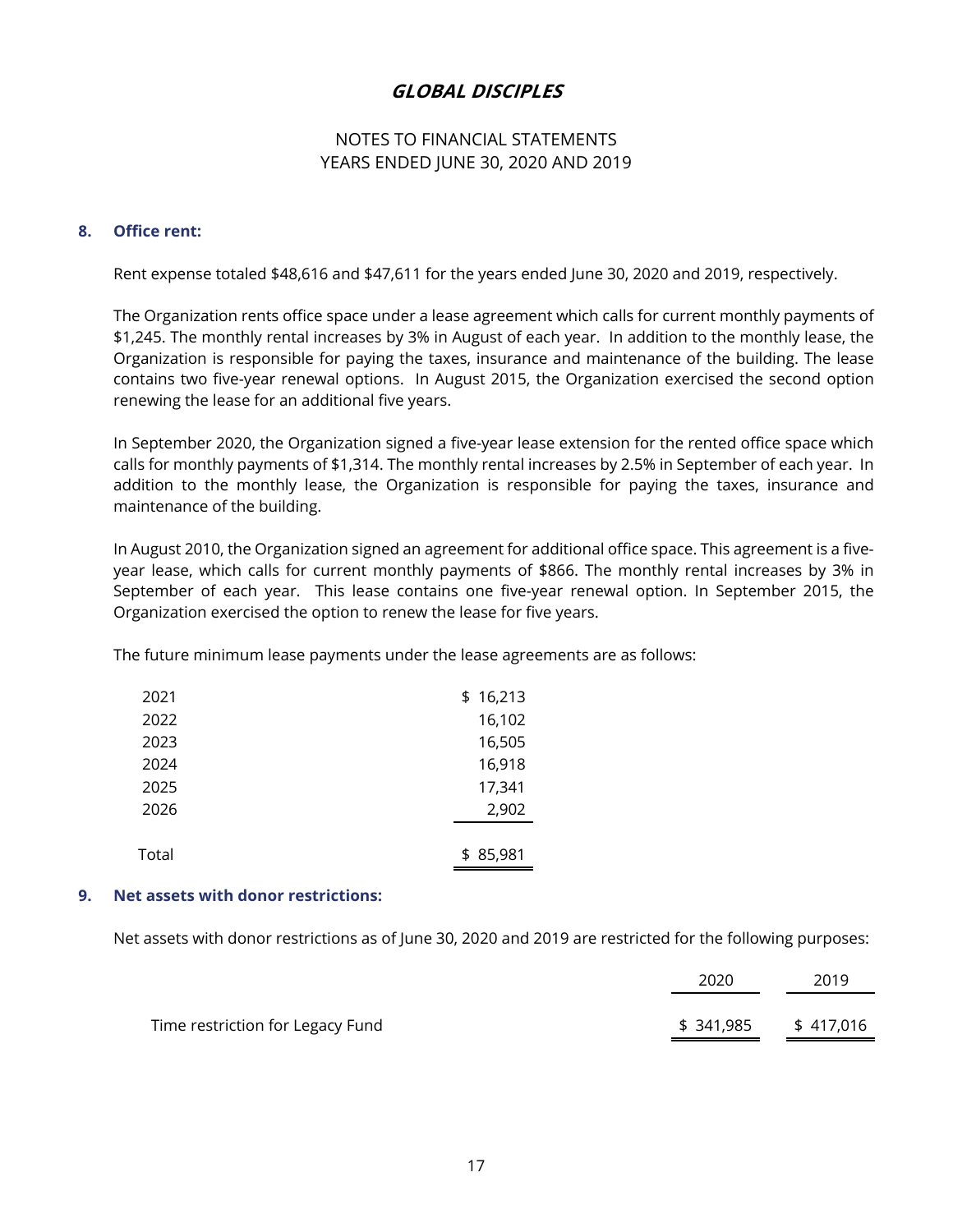## NOTES TO FINANCIAL STATEMENTS YEARS ENDED JUNE 30, 2020 AND 2019

#### **10. Net assets released from restrictions:**

 Net assets were released from donor restrictions by incurring expenses satisfying the restricted purpose or as a result of the expiration of time restrictions.

|                                           | 2020      | 2019       |
|-------------------------------------------|-----------|------------|
| Staff support                             | \$314,828 | \$ 316,847 |
| Time restriction expired for Legacy Funds | 128,531   | 76,515     |
| Micro-Business development                | 29,251    | 23,002     |
| Leadership development                    | 59,372    | 101,694    |
| <b>GDT Alliance</b>                       | 133,183   | 221,435    |
|                                           | \$665,165 | \$739,493  |

#### **11. Related party transactions and balances:**

 In 2020 and 2019, the Organization held banquets at a facility that is owned by a board member. The total paid to the facility was \$14,706 and \$24,716, respectively.

#### **12. Concentrations:**

 As of June 30, 2020 and 2019, four and two contributors accounted for 69% and 64% of the Organization's total contributions receivable, respectively.

 The Organization maintains cash balances at three financial institutions where the balances are insured by the Federal Deposit Insurance Corporation (FDIC) up to \$250,000. At June 30, 2020 and 2019, cash balances exceeded the FDIC limit by \$732,015 and \$197,343, respectively.

#### **13. Paycheck protection program:**

 The Paycheck Protection Program was established under the CARES Act on March 27, 2020, and was designed to provide cash-flow assistance to small businesses including certain not-for-profit organizations. This program provides relief as a result of the Coronavirus pandemic with loan funds to pay up to 24 weeks of payroll costs, including fringe benefits, rent and utilities commencing on the date of loan origination. The Paycheck Protection Program is a loan program that is guaranteed in its entirety through the Small Business Administration and offers a maturity of two years and an interest rate of one percent (1%). The principal amount of the loan may be partially or fully forgiven if the loan funds are utilized in a manner consistent with the allowable use of loan proceeds.